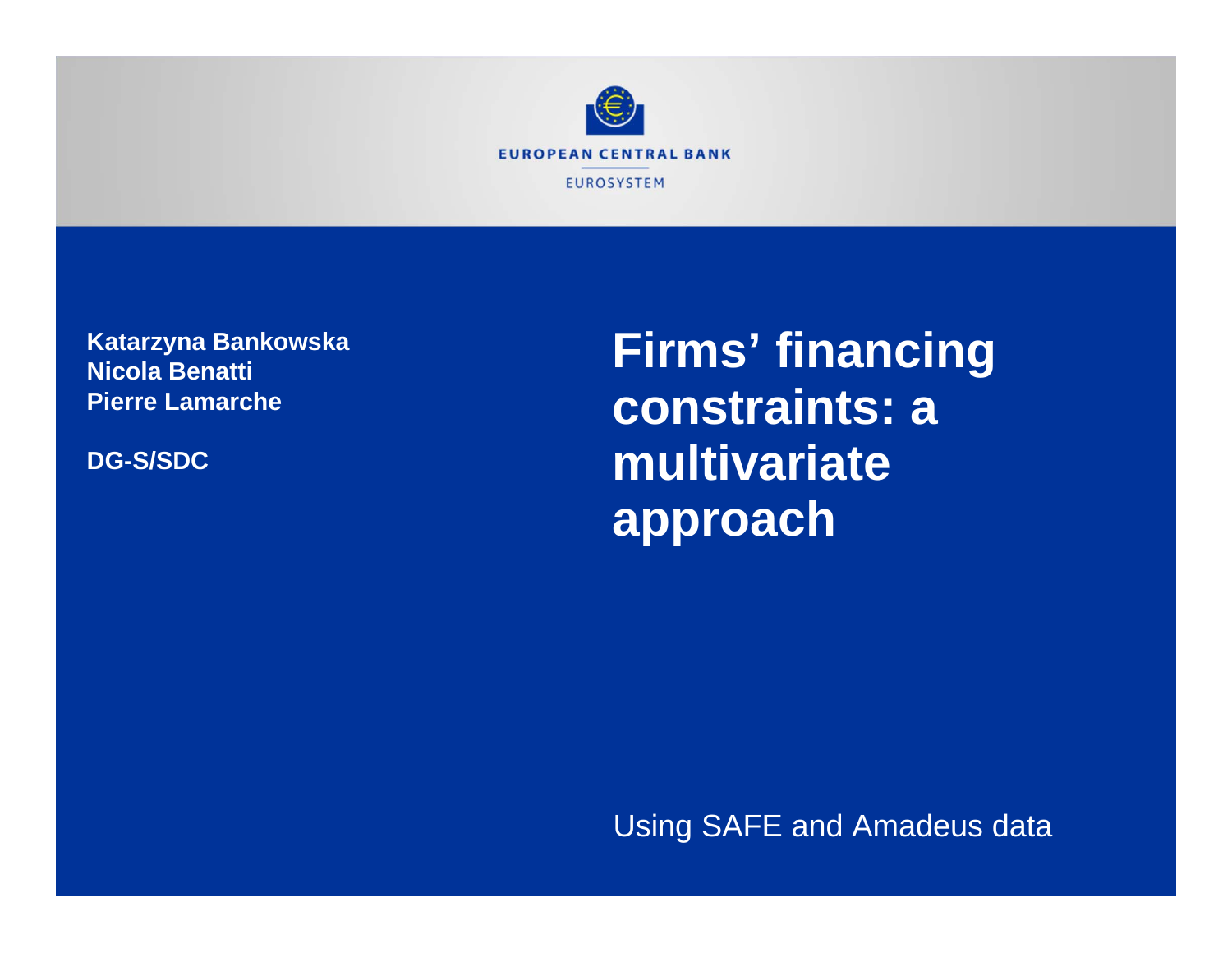# **Overview**

- **1**What do we call constraints?
- **2**Evolution of credit constraints through time?
- **3**Different products for credit
- **4**Mechanism modeling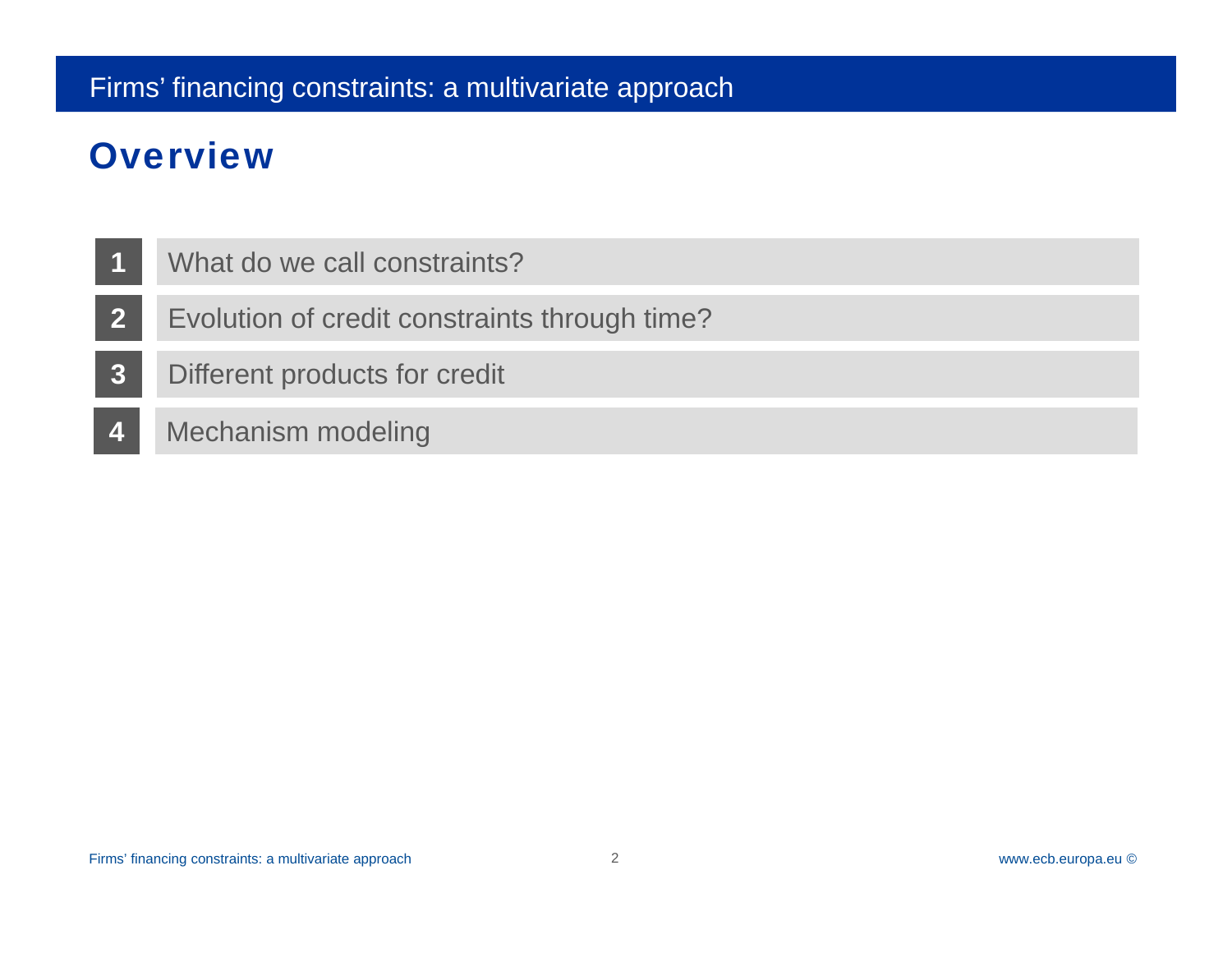#### **SAFE and Amadeus datasets**

#### **Main characteristics of SAFI**

| <b>Sponsors</b>                                          | $\bullet$ ECB<br><b>• European Commission</b>                                                                |
|----------------------------------------------------------|--------------------------------------------------------------------------------------------------------------|
| Sample design                                            | • Quota: 30% each of micro, small and medium; 10% large firms<br>• Part of the sample - rotational panel     |
| <b>Timeliness</b>                                        | • Surveys in March (ECB wave) and September (joint wave)<br>• Results published in one month                 |
| Sample size                                              | • 7,500 for ECB waves - limited euro area<br>• 15,000 for joint waves - extended EU                          |
| <b>Representativeness</b>                                | • Since 2010, 11 largest euro area countries<br>• Limited coverage EE, CY, LU, LV, MT, SI, SK                |
| <b>Enrichment with the Amadeus</b><br>balance sheet data | • Matching based on tax ID, name, postal code, city and country<br>• About 75% of companies could be matched |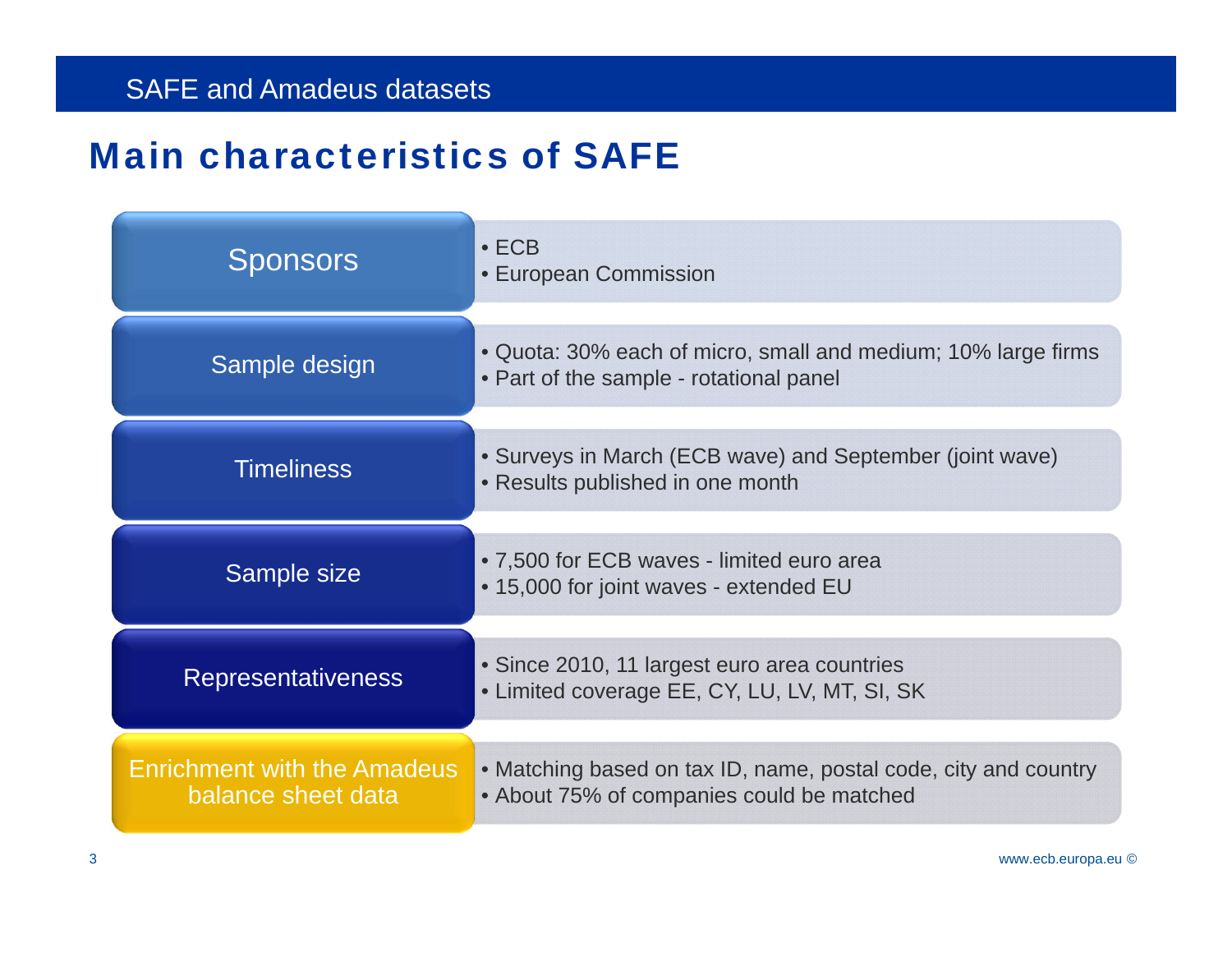#### What do we call constraint?

## Disentangling the whole process of indebtedness for firms

- $\bullet$  A long way from willing to use external financing to actually obtaining one
- $\bullet$  Based on SAFE results, wave 10 - 2013H2:
	- $\square$  52% of firms have been interested in obtaining external financing in the past 6 months *(applying)*
	- **□** 7% of firms renounce to ask for external financing because of possible rejection *(censored)*
	- **□** 9% of firms were turned down for at lease one product after applying *(constrained)*
	- Note: 'turned down' is not straightforward: it could be rejection, refusal due to cost too high, or strong limitation in the amount of credit finally obtained
	- Among 'products' we consider: i) bank loan, ii) bank overdraft, credit line or credit cards overdraft iii) trade credit, iv) other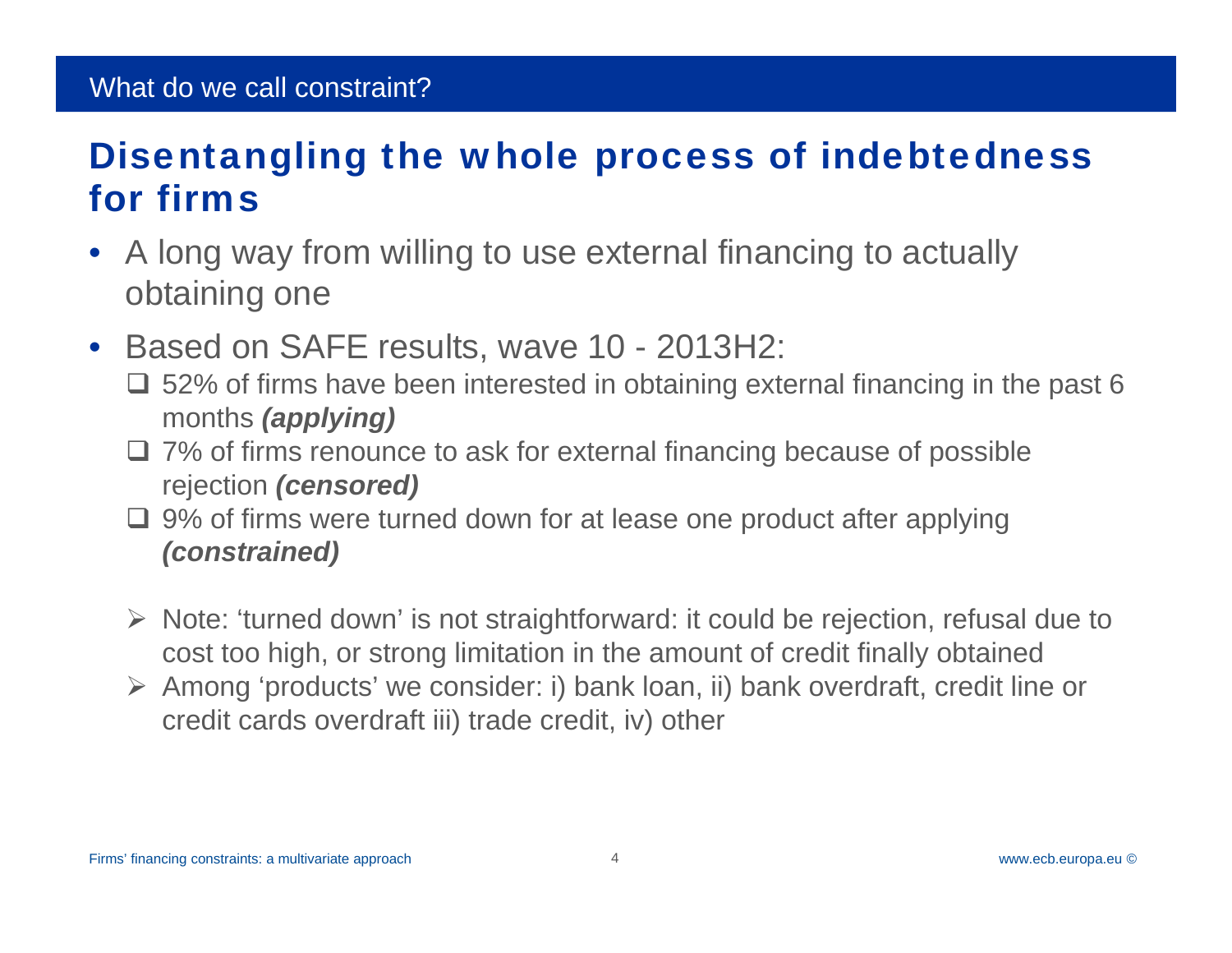#### Evolution of credit constraints

#### Evolution between 2009H1 and 2013H2



Firms' financing constraints: a multivariate approach 5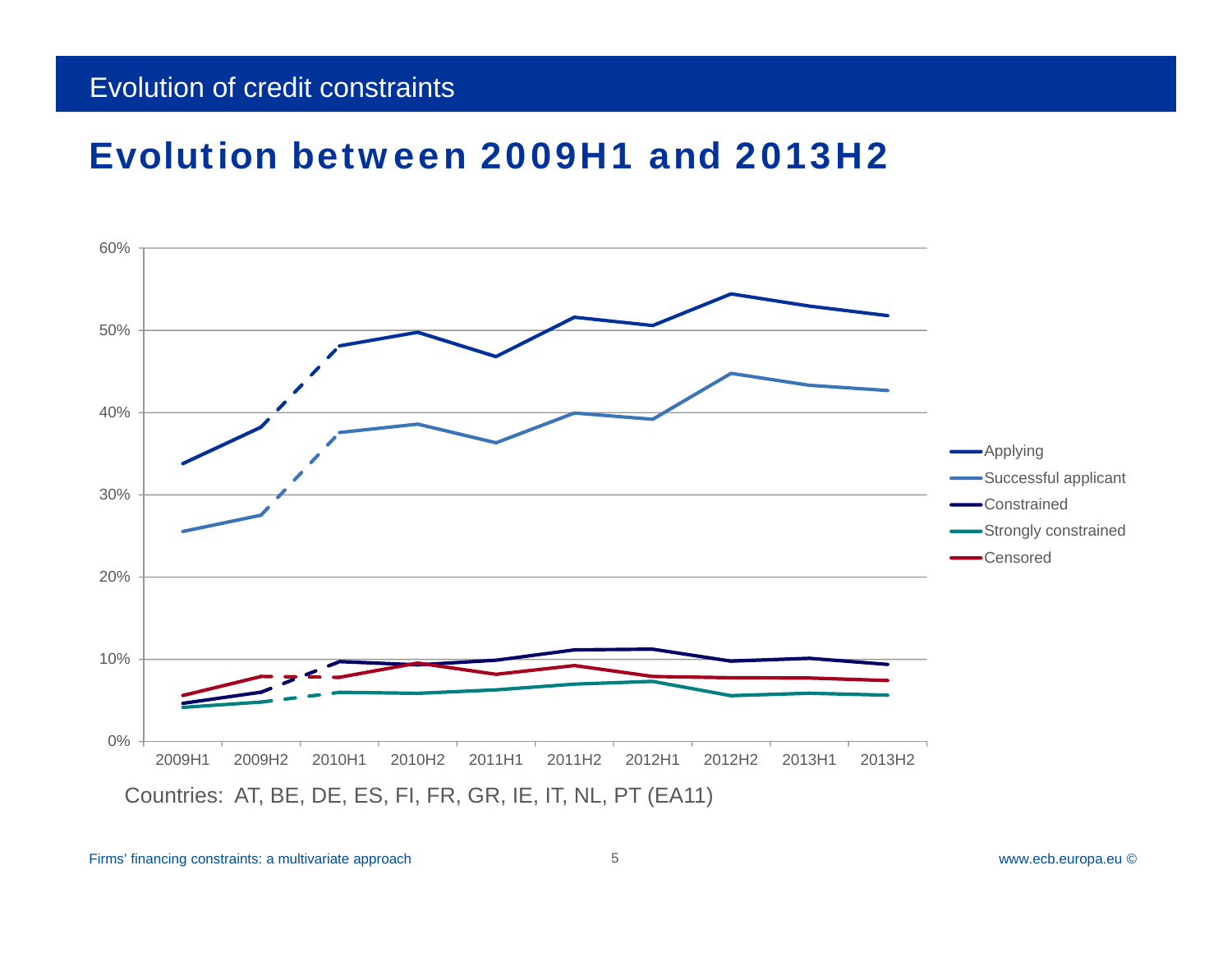# 4 different products

- $\bullet$ Bank loan (new or renewal)
- $\bullet$ Bank overdraft, credit line or credit cards overdraft
- $\bullet$ Trade credit
- $\bullet$ Other external financing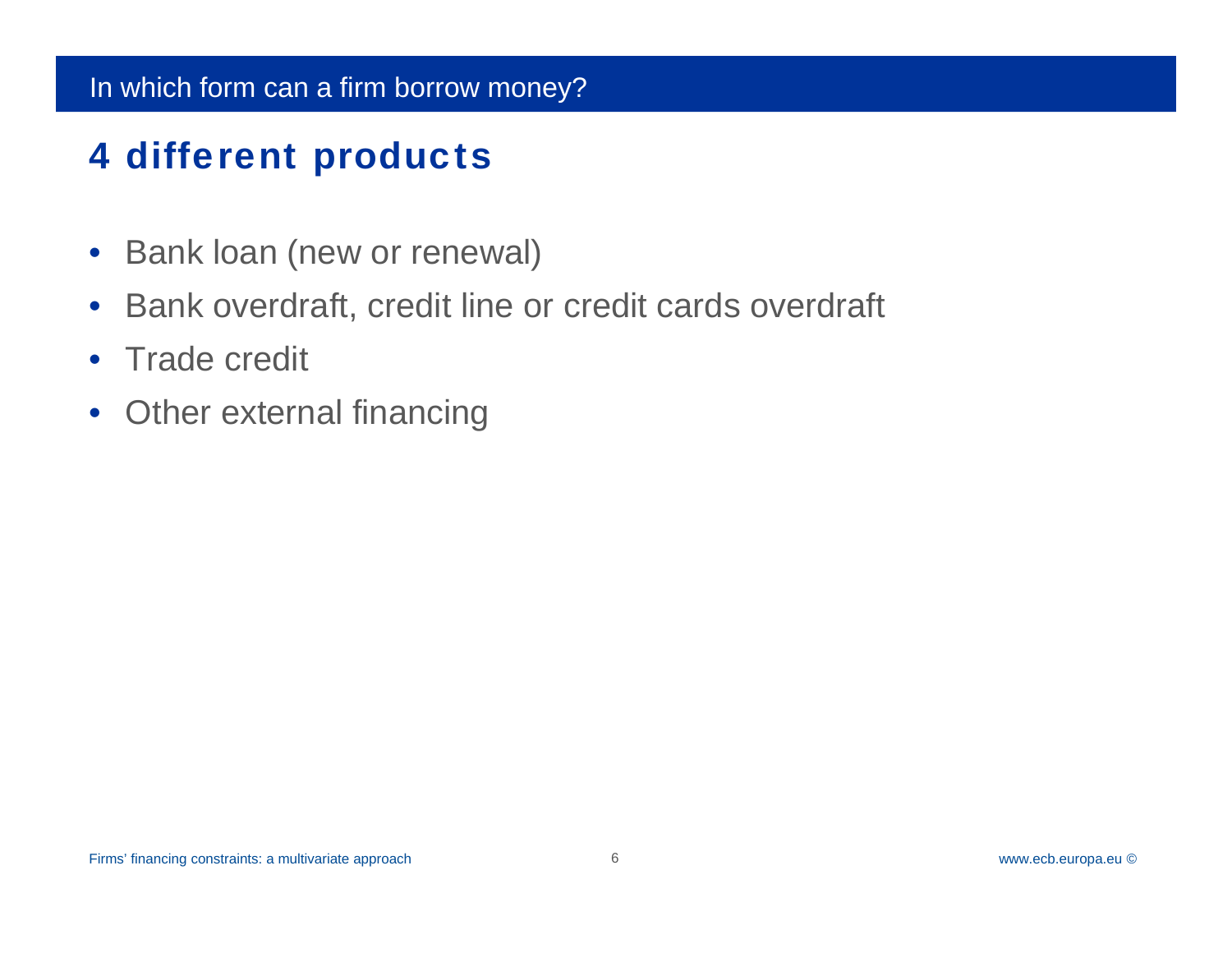#### Correlation between application for the 4 products

|                       | <b>Bank loan</b> | <b>Bank</b><br>overdraft | <b>Trade credit</b> | <b>Other</b><br><b>sources</b> |
|-----------------------|------------------|--------------------------|---------------------|--------------------------------|
| <b>Bank loan</b>      | 1.00             |                          |                     |                                |
| <b>Bank overdraft</b> | 0.45             | 1.00                     |                     |                                |
| <b>Trade credit</b>   | 0.26             | 0.27                     | 1.00                |                                |
| <b>Other sources</b>  | 0.26             | 0.24                     | 0.17                | 1.00                           |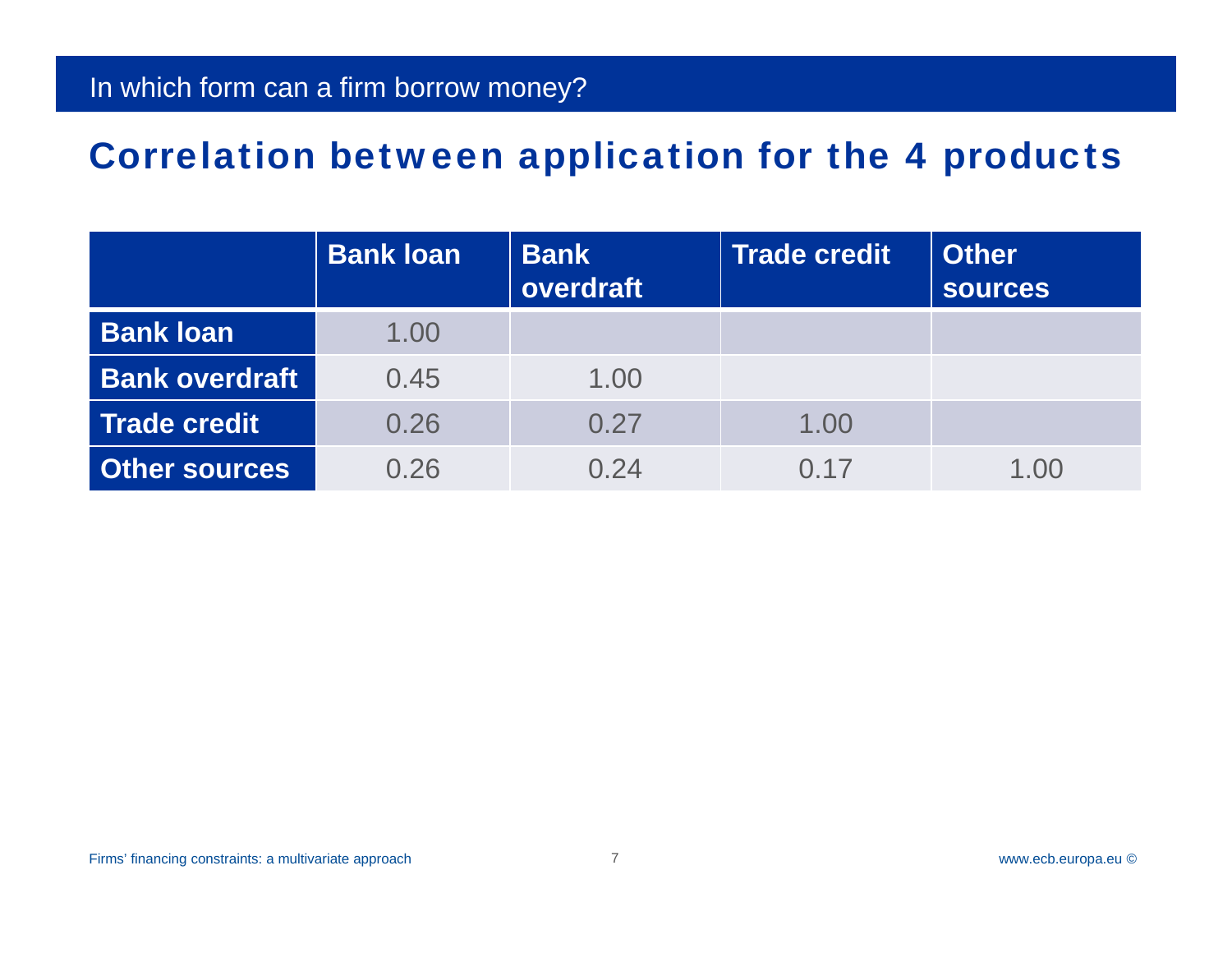#### Which covariates could we use?

| <b>Variables</b>               | # NAs  | % of observations |
|--------------------------------|--------|-------------------|
| <b>Cash holdings</b>           | 11,194 | 49%               |
| <b>Cash flow/ Total assets</b> | 12,165 | 53%               |
| Leverage                       | 13,810 | 60%               |
| Unit labour cost               | 14,085 | 62%               |
| <b>Trade credit</b>            | 14,538 | 64%               |
| Trade debt                     | 14,497 | 63%               |
| Profit margin                  | 16,341 | 72%               |
| <b>Current liabilities</b>     | 14,287 | 63%               |
| <b>Stock</b>                   | 14,415 | 63%               |
| <b>Turnover</b>                | 15,516 | 68%               |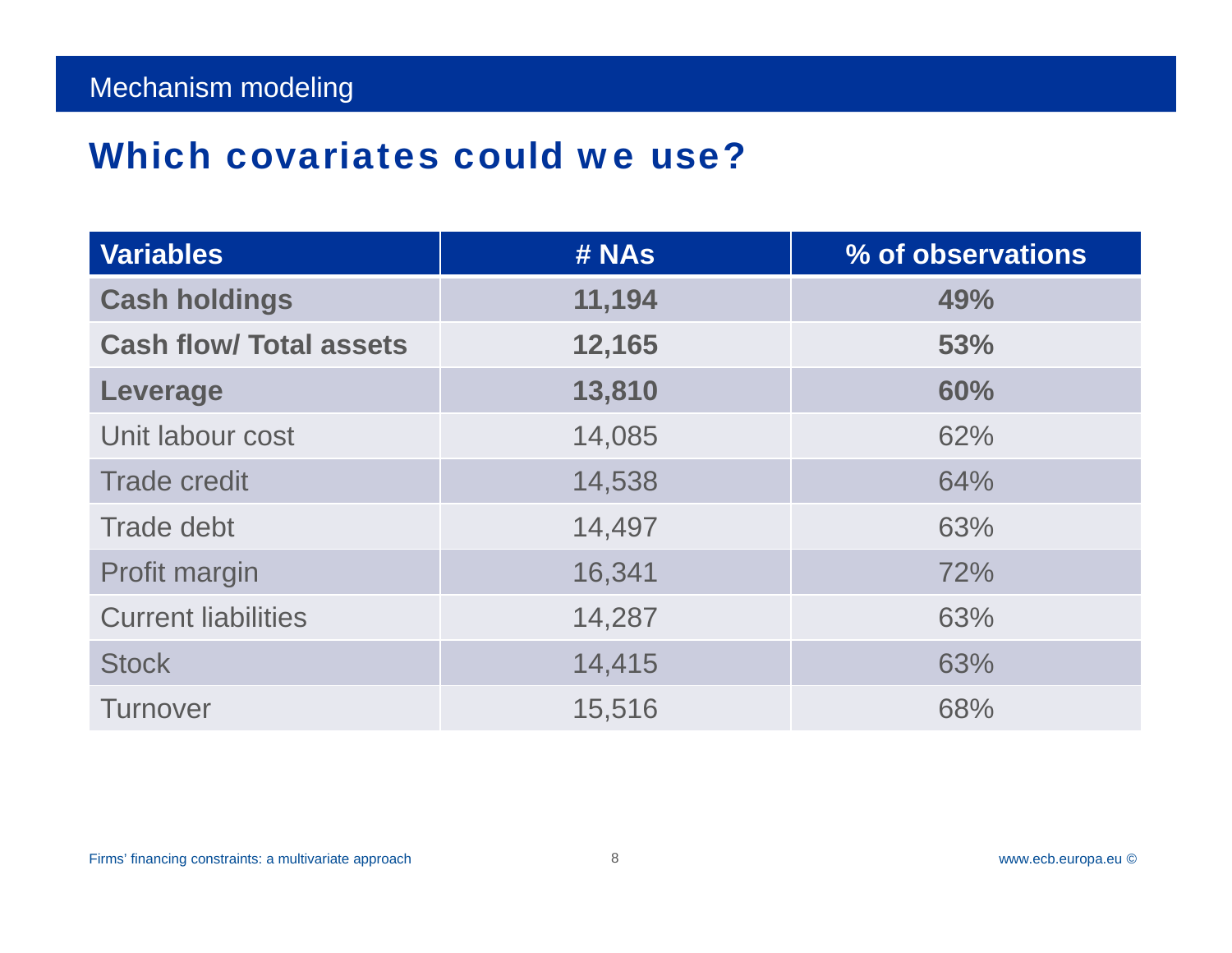# Results of logit models – country fixed effects

| <b>Coefficient</b> | <b>Applying</b> | <b>Successful</b><br>(at least<br>once) | <b>Constrained</b> | <b>Self</b><br>censored |
|--------------------|-----------------|-----------------------------------------|--------------------|-------------------------|
| <b>AT</b>          | 0.49            | $0.05^*$                                | 10.88***           | >0.01                   |
| <b>BE</b>          | $0.62**$        | $0.04***$                               | $20.57***$         | 3.53                    |
| DE                 | Ref.            | Ref.                                    | Ref.               | Ref.                    |
| <b>ES</b>          | 0.95            | $0.02***$                               | $16.32***$         | $5.08***$               |
| FI                 | 0.52            | 0.09                                    | 1.37               | 0.54                    |
| <b>FR</b>          | 1.03            | $0.01***$                               | $18.70**$          | $7.06***$               |
| IT                 | $1.42**$        | $0.03***$                               | $11.85***$         | $3.78***$               |
| <b>PT</b>          | $0.45***$       | $0.01***$                               | $12.88***$         | $9.03***$               |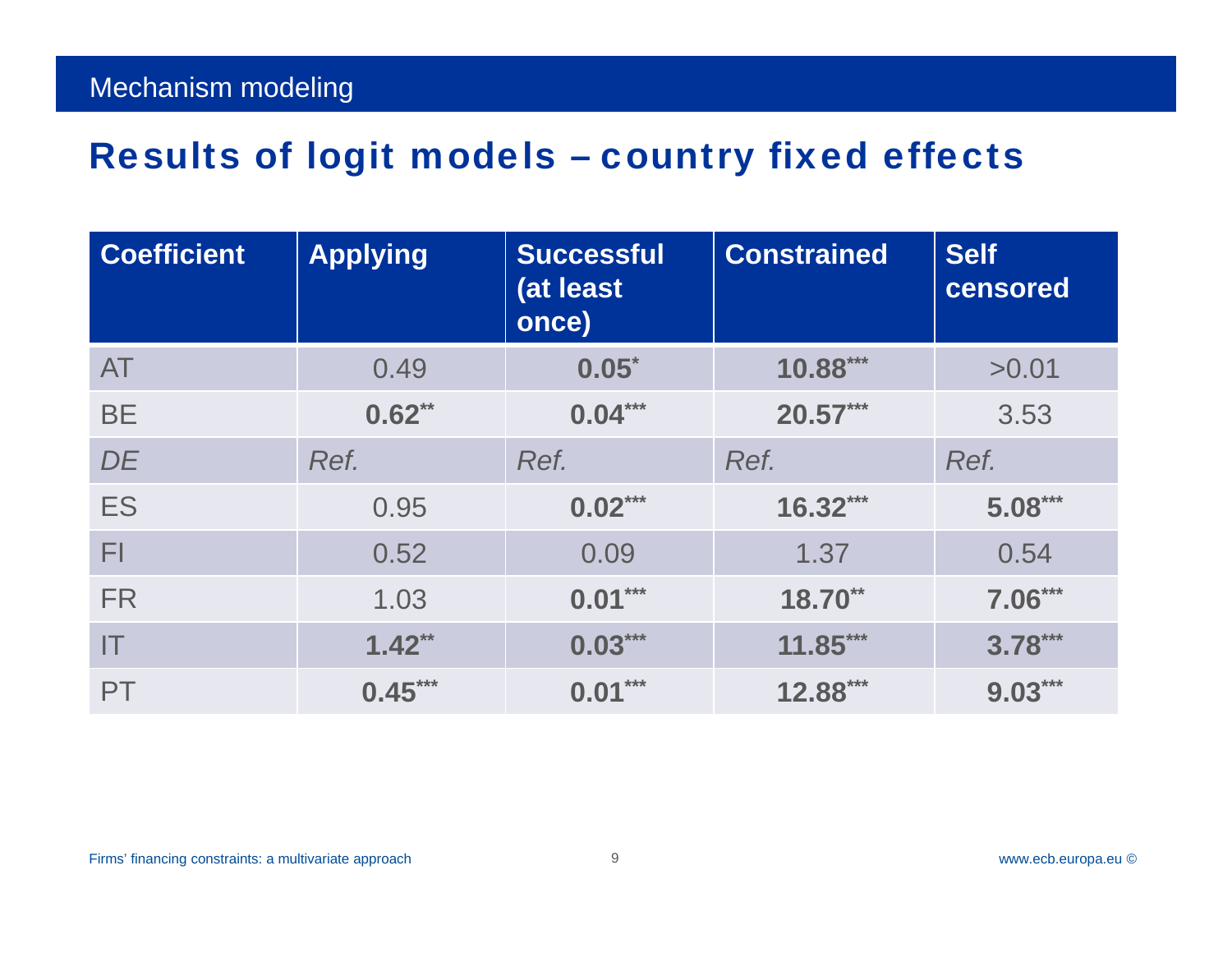## Results of logit models – sector and size fixed effects

| <b>Coefficient</b> | <b>Applying</b> | <b>Successful</b><br>(at least<br>once) | <b>Constrained</b> | <b>Self</b><br>censored |
|--------------------|-----------------|-----------------------------------------|--------------------|-------------------------|
| <b>Industry</b>    | Ref.            | Ref.                                    | Ref.               | Ref.                    |
| Construction       | $1.32***$       | 0.88                                    | $1.28*$            | 1.24                    |
| <b>Trade</b>       | 0.98            | $1.26*$                                 | 0.94               | 0.84                    |
| <b>Services</b>    | 0.99            | 0.92                                    | 1.11               | 1.12                    |
| Less than 10       | Ref.            | Ref.                                    | Ref.               | Ref.                    |
| From 10 to 49      | $1.43***$       | $1.69***$                               | 0.93               | $0.63***$               |
| From 50 to 249     | $1.77***$       | $2.00***$                               | 0.89               | $0.53***$               |
| $250+$             | $1.93***$       | $2.74***$                               | 1.03               | $0.28***$               |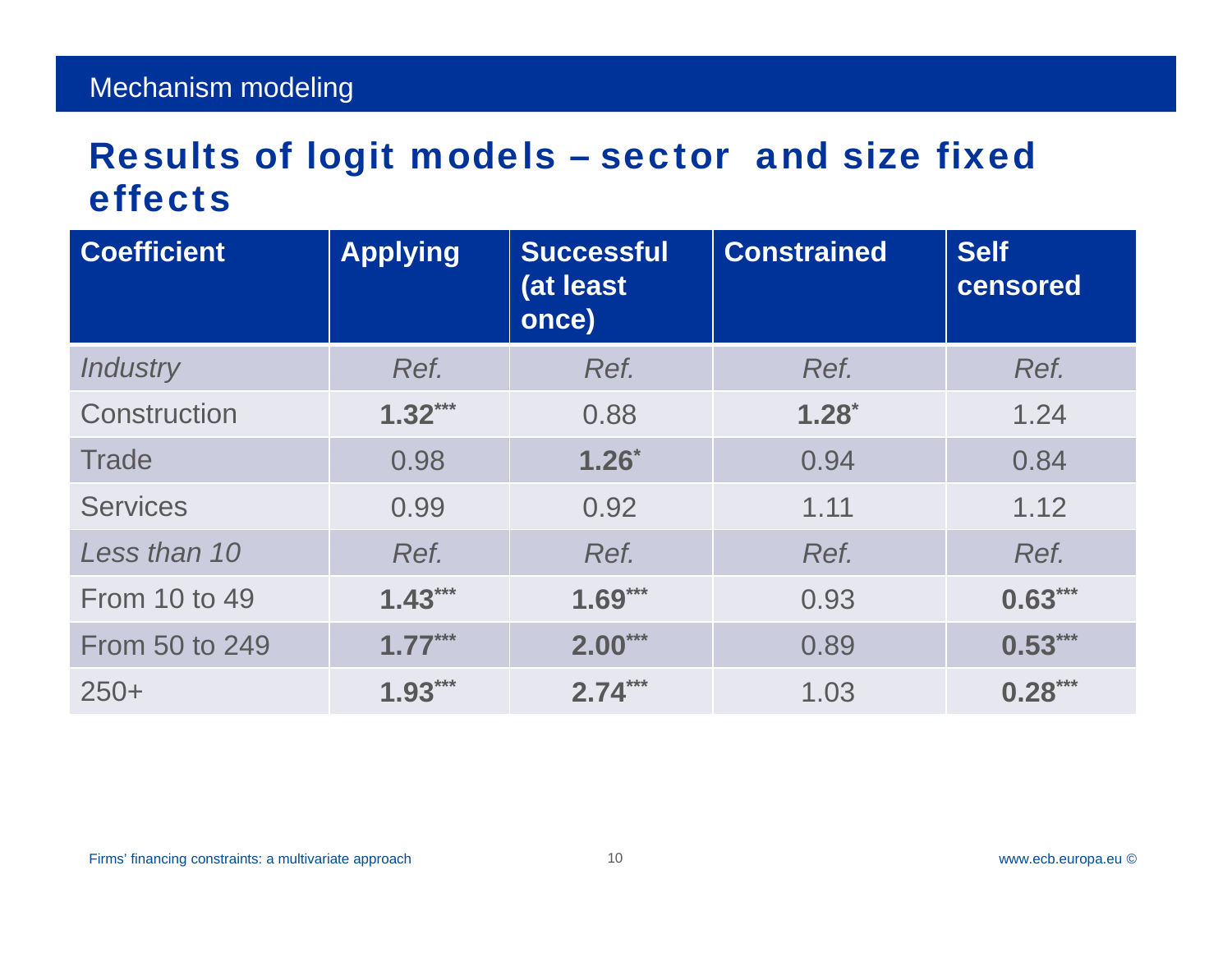| <b>Coefficient</b>                | <b>Applying</b> | <b>Successful</b><br>(at least<br>once) | <b>Constrained</b> | <b>Self</b><br>censored |
|-----------------------------------|-----------------|-----------------------------------------|--------------------|-------------------------|
| <b>Cash holdings</b>              | $0.18***$       | 4.38***                                 | $0.19***$          | 0.36                    |
| Cash flow/<br><b>Total assets</b> | $0.21***$       | $0.01***$<br>42.55***                   |                    | $0.02***$               |
| Leverage                          | $3.86***$       | $0.35***$                               | $2.43***$          | $3.51***$               |
|                                   |                 |                                         |                    |                         |
| <b>Time fixed</b><br>effect       | yes             | yes<br>yes                              |                    | yes                     |
| Interaction<br>country-time       | yes             | yes                                     | yes                | yes                     |
| # obs.                            | 7,997           | 4,656                                   | 4,749              | 4,434                   |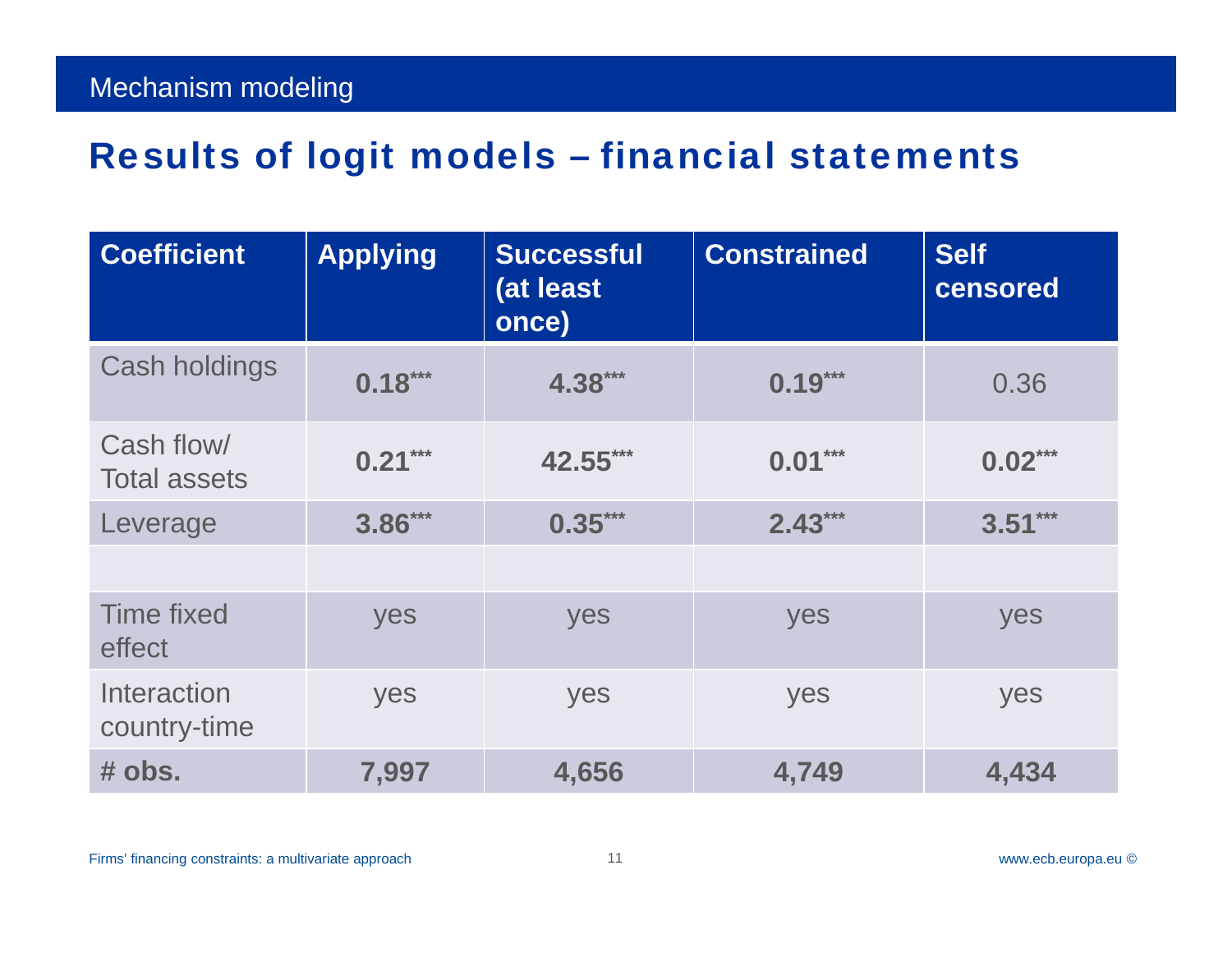#### Mechanism modeling

- $\bullet$  Trade-off between number of observations and number of covariates
- Add more covariates in the model to assess more financial effects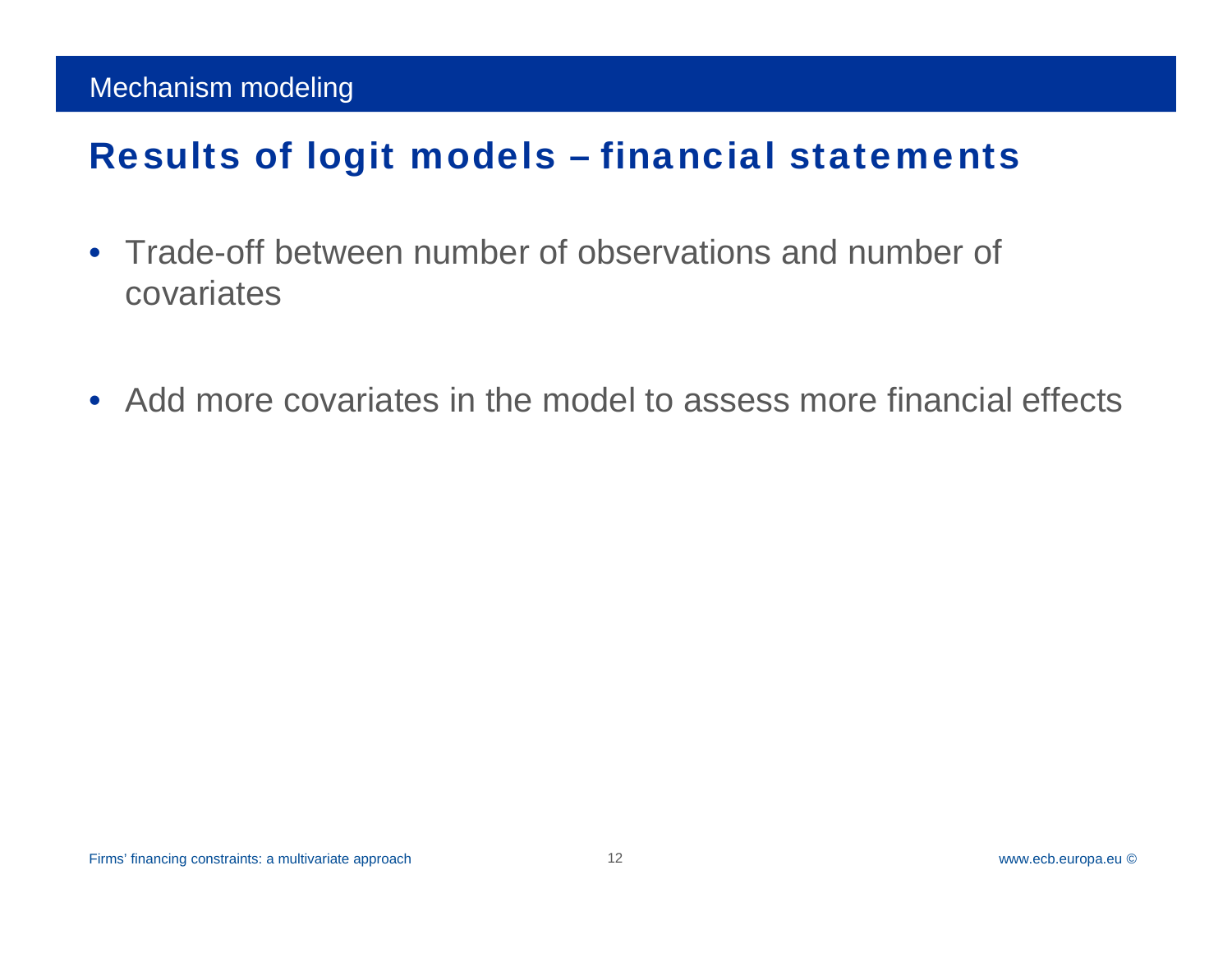| <b>Coefficient</b>       | <b>Applying</b> | <b>Successful</b><br>(at least<br>once) | <b>Constrained</b> | <b>Self</b><br>censored |
|--------------------------|-----------------|-----------------------------------------|--------------------|-------------------------|
| Cash holdings            | $0.18***$       | 2.18                                    | 0.74               | 1.25                    |
| Cash flow/Tot.<br>assets | 1.39            | 38.80***                                | $0.03***$          | $0.03***$               |
| Leverage                 | 4.99***         | $0.36***$                               | $2.90***$          | $2.74**$                |
| Unit labour<br>costs     | 1.08            | $1.26**$                                | $0.74***$          | 1.03                    |
| <b>Total assets</b>      | 1.01            | $1.14***$                               | 1.00               | 0.99                    |
| <b>Trade credit</b>      | $2.17***$       | 0.90                                    | 0.68               | 0.79                    |
| <b>Trade debt</b>        | 1.35            | $2.32***$                               | $0.49***$          | $0.52^{*}$              |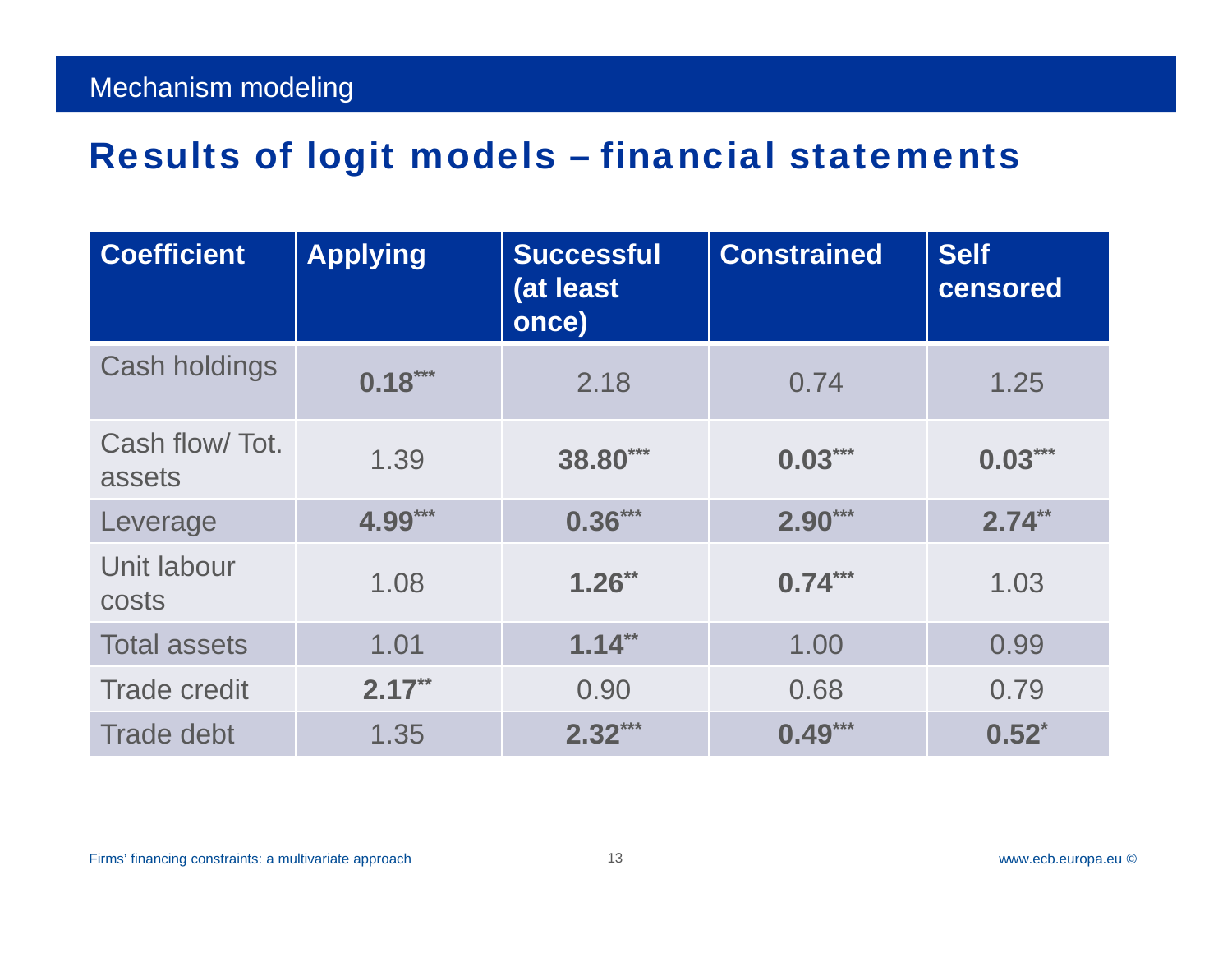| <b>Coefficient</b>          | <b>Applying</b> | <b>Successful (at</b><br>least once) | <b>Constrained</b> | <b>Self</b><br>censored |
|-----------------------------|-----------------|--------------------------------------|--------------------|-------------------------|
| <b>Profit margin</b>        | $0.26***$       | 2.14                                 | 0.09               | 2.41                    |
|                             |                 |                                      |                    |                         |
| Time fixed<br>effect        | yes             | yes                                  | yes                | yes                     |
| Interaction<br>country-time | yes             | yes                                  | yes                | yes                     |
| # obs.                      | 3,962           | 2,386                                | 2,425              | 2,269                   |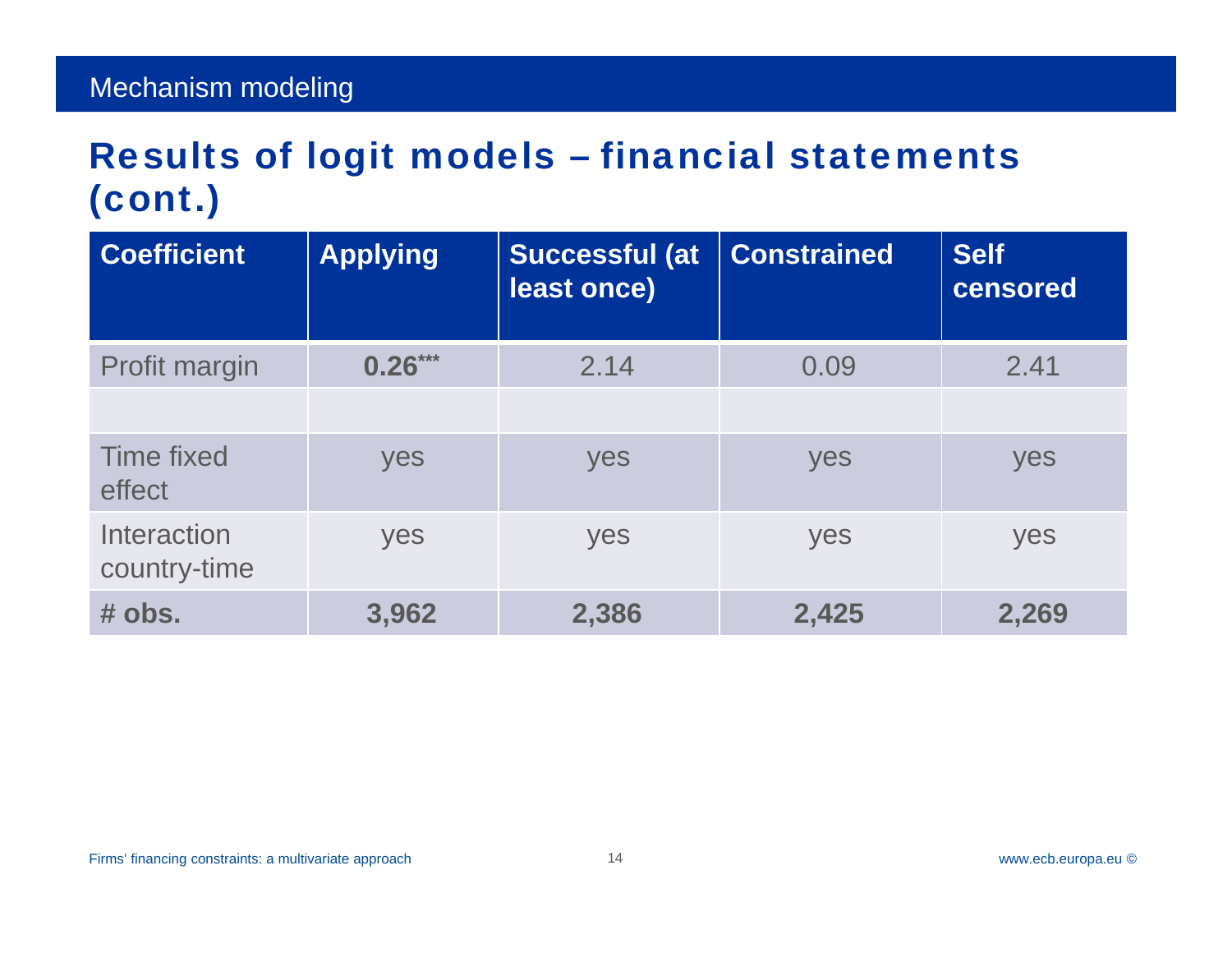# Next steps

- $\bullet$ Adding more interactions variables to the model specification
- $\bullet$  Implementing bivariate probit for constraints and self censorship  $\triangleright$  We find no significant difference between the two models
- Try a SUR specification for investigating independence between the two specifications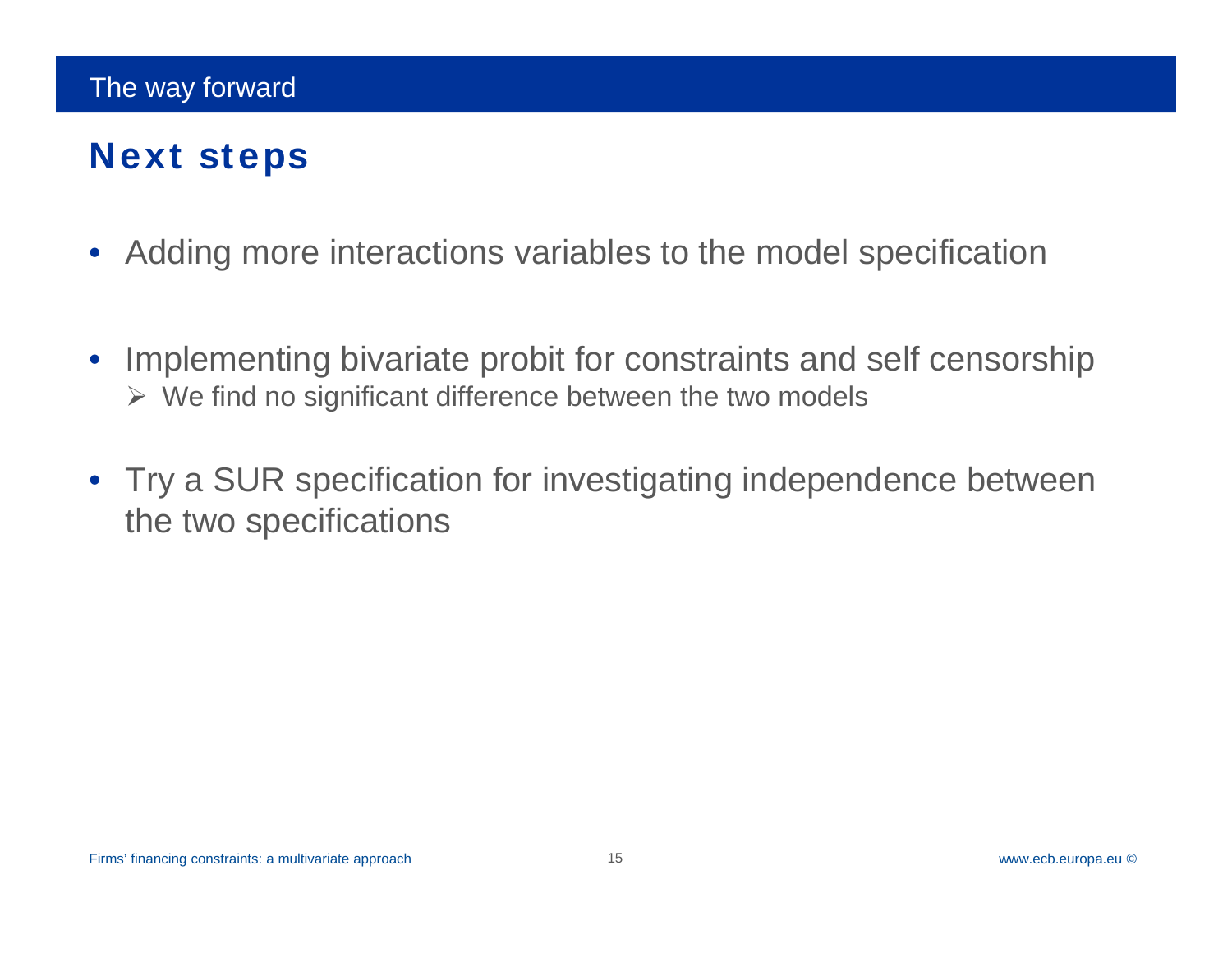# Thank you!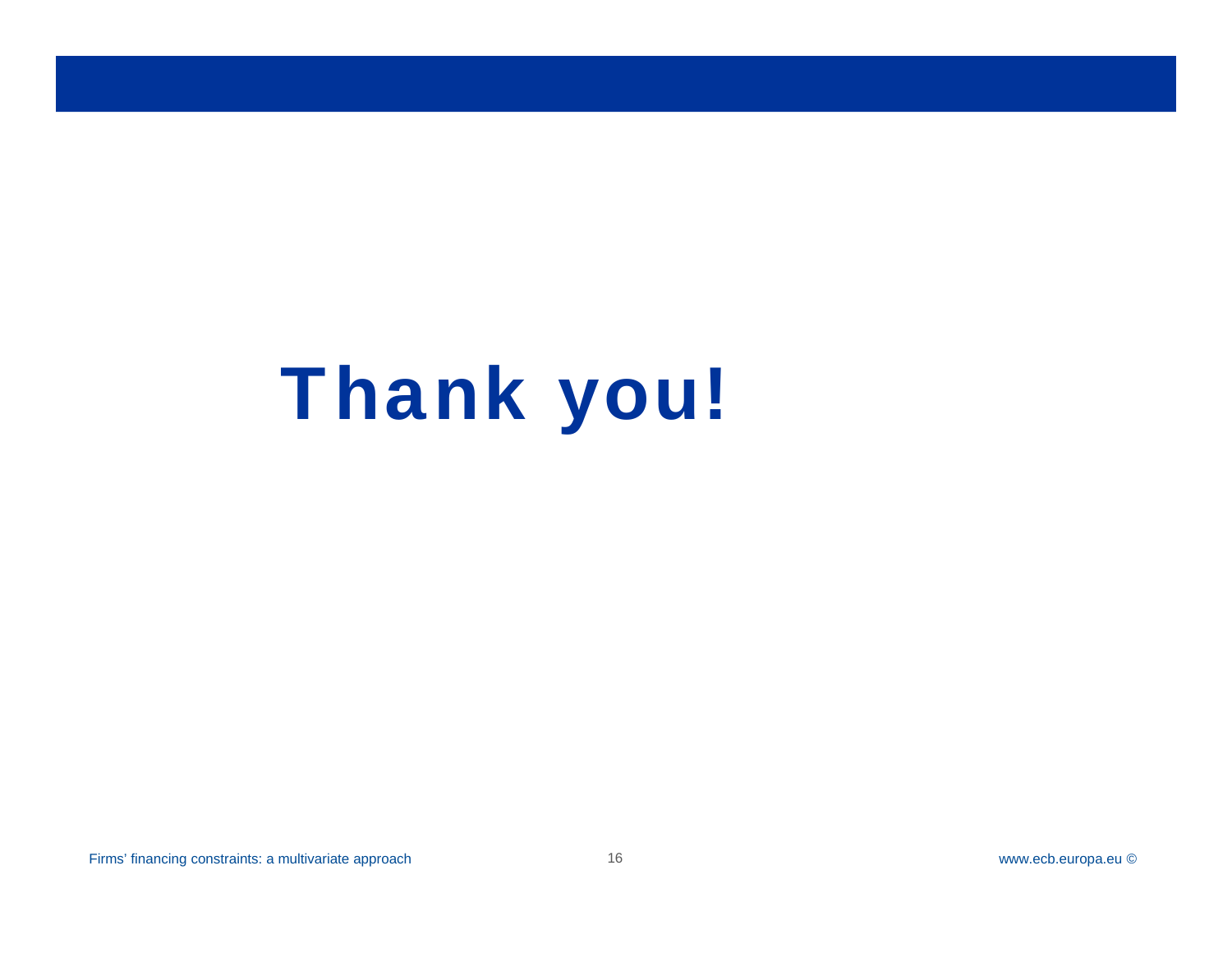# Application by product, EA aggregates

#### (weighted percentages)



Firms' financing constraints: a multivariate approach 17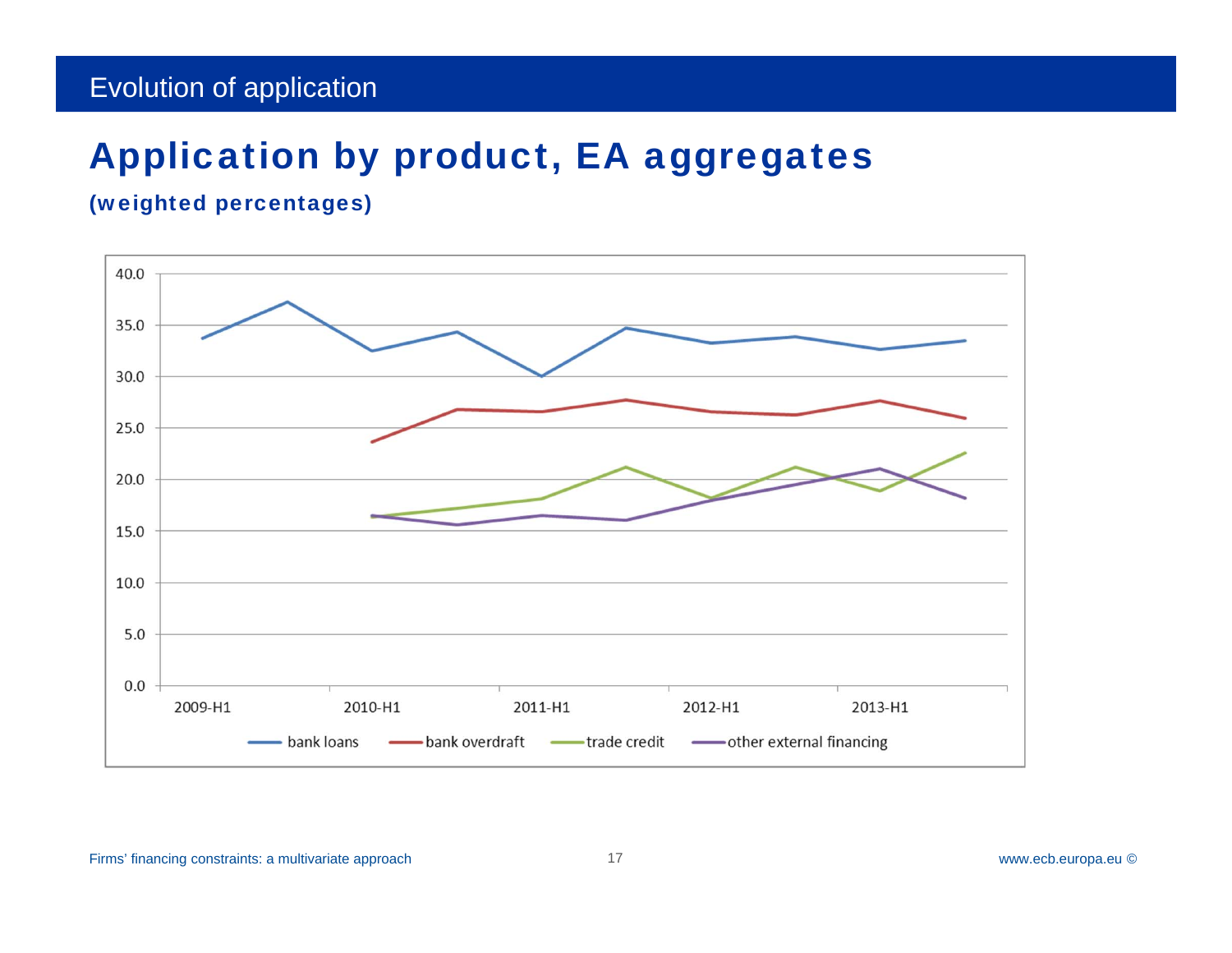#### Annex: definitions and concepts

- A firm is considered as 'applying' if it answered 'Applied' or 'Did not apply because of possible rejection' to question 7A for at least one product
- A firm is considered as 'successful applicant' if it is applying and answered 'Got everything' or 'Got most of it' to question 7B for at least one product
- A firm is considered as 'constrained' if it is applying and answered 'Got a limited part of it', 'Refused because of cost too high' or even 'Was rejected' to question 7B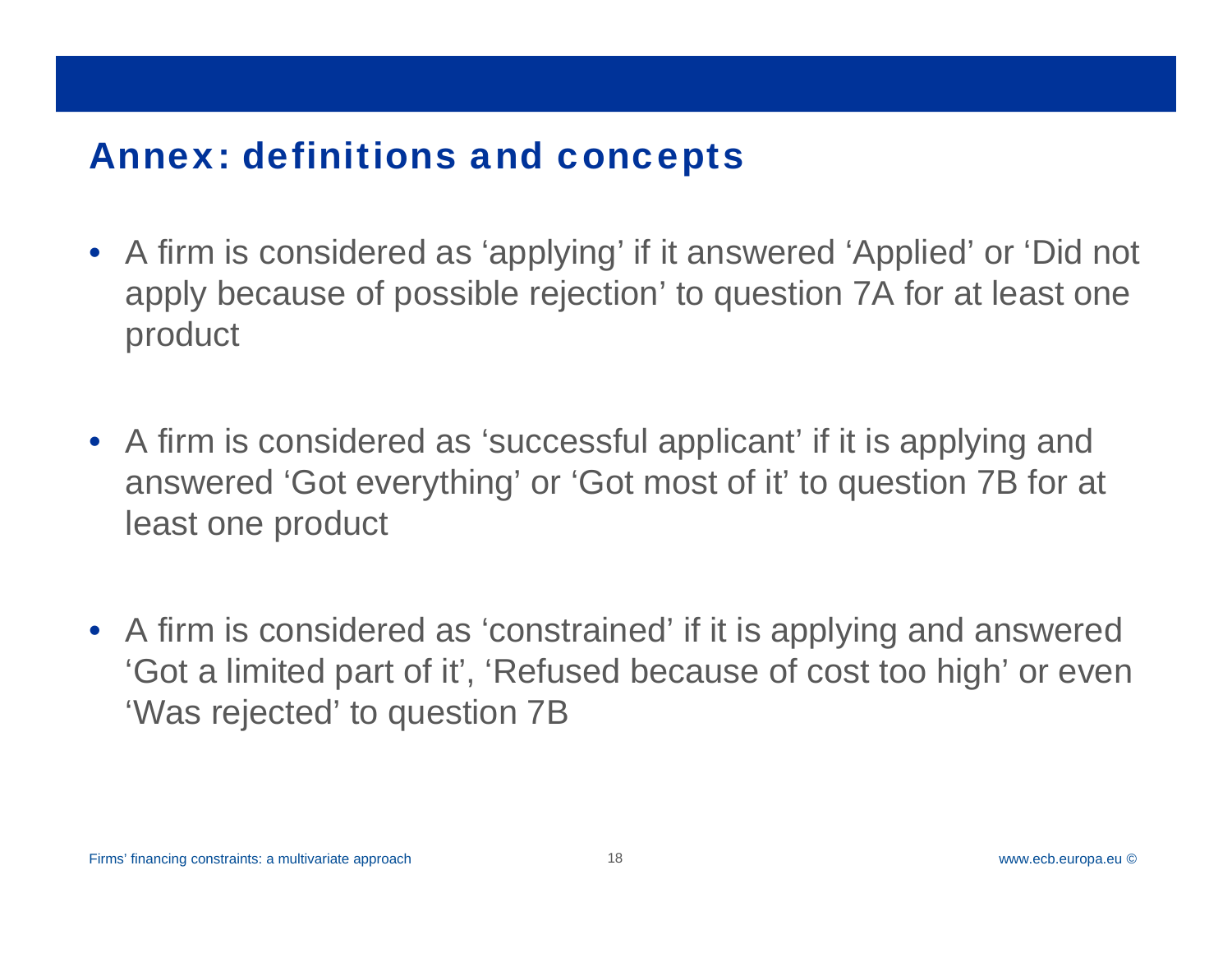# Annex: definitions and concepts (cont.)

- A firm is considered as 'strongly constrained' if it is constrained and is never successful for any of the products
- A firm is considered as 'censored' if it answered 'Did not apply because of possible rejection' to question 7A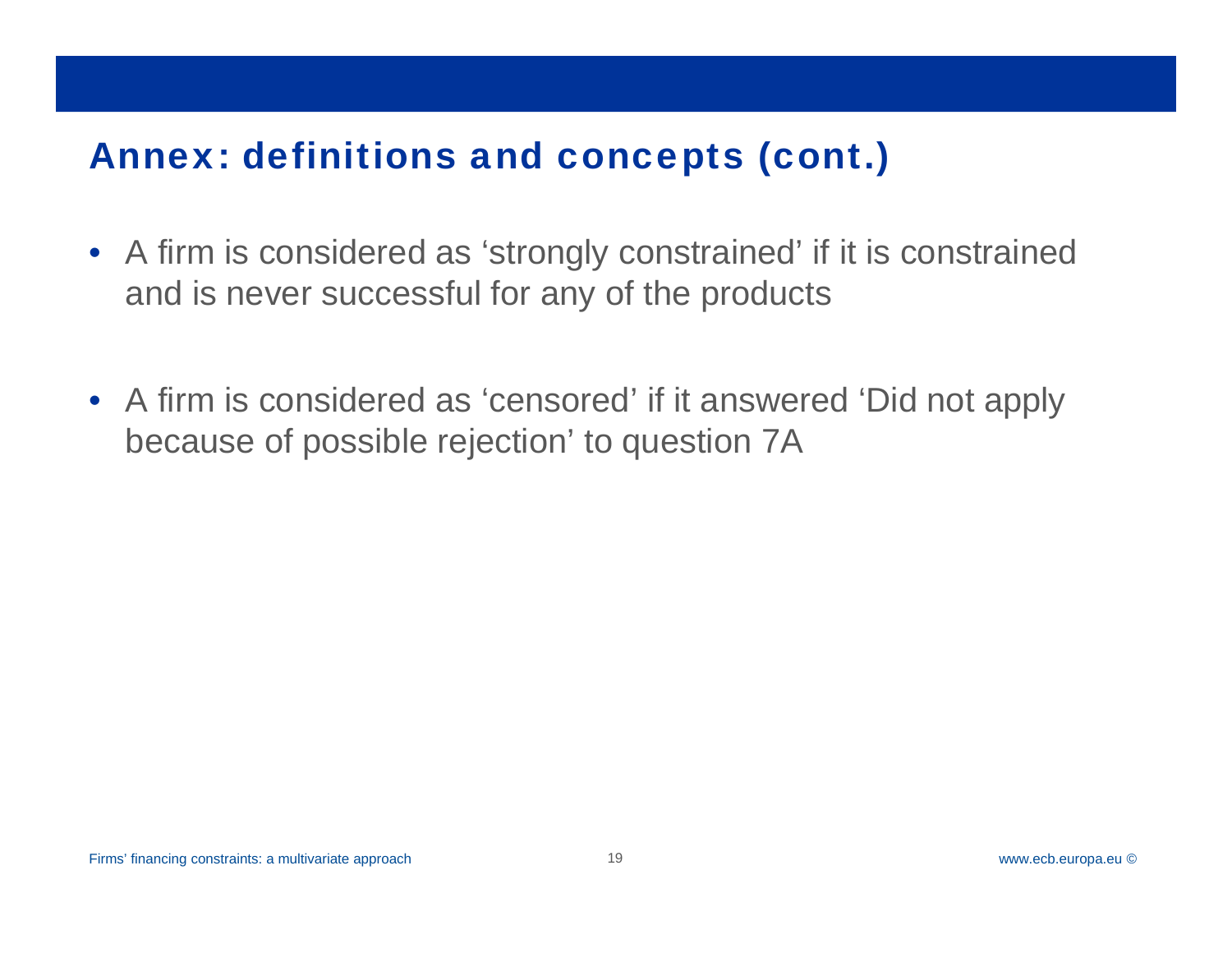#### Annex: definitions and concepts (cont.)

Q7A. For each of the following ways of financing, could you please indicate whether you: applied for them over the past 6 months,; did not apply because you thought you would be rejected; did not apply because you had sufficient internal funds; or did not apply for other reasons? [PROMPT IF NEEDED: Other external financing includes loans from other lenders, equity or debt issuance, leasing, factoring, etc., but excludes overdrafts, credit lines, bank loans and trade credit]

[READ OUT - ONE ANSWER PER LINE]

#### APPLYING

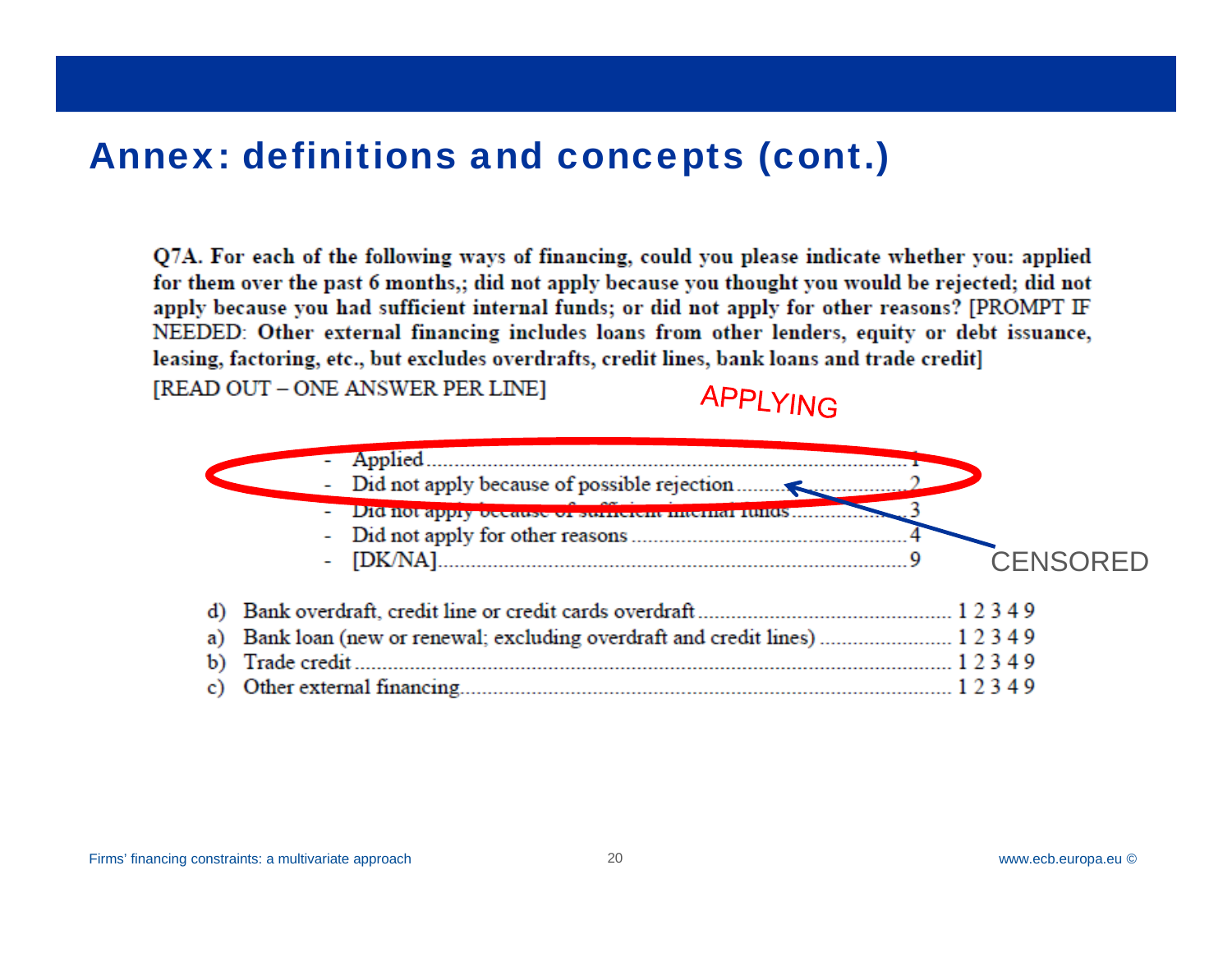## Annex: definitions and concepts (cont.)

O7B. If you applied and tried to negotiate for this type of financing over the past 6 months, did you: receive all the financing you requested; receive only part of the financing you requested; refuse to proceed because of unacceptable costs or terms and conditions; or have you not received anything at all? [PROMPT IF NEEDED: Other external financing includes loans from other lenders, equity or debt issuance, leasing, factoring, etc., but excludes overdrafts, credit lines, bank loans and trade **SUCCESSFUL** credit]

| Approve out only got a limited part of it BETWEEN 1% AIND 74791<br>CONSTRAINED |  |
|--------------------------------------------------------------------------------|--|
|                                                                                |  |
|                                                                                |  |
|                                                                                |  |
|                                                                                |  |
|                                                                                |  |
|                                                                                |  |
|                                                                                |  |
|                                                                                |  |
| a) Bank loan (new or renewal; excluding overdraft and credit lines)  134569    |  |
| Trade credit<br>134569<br>$\mathbf{b}$                                         |  |
|                                                                                |  |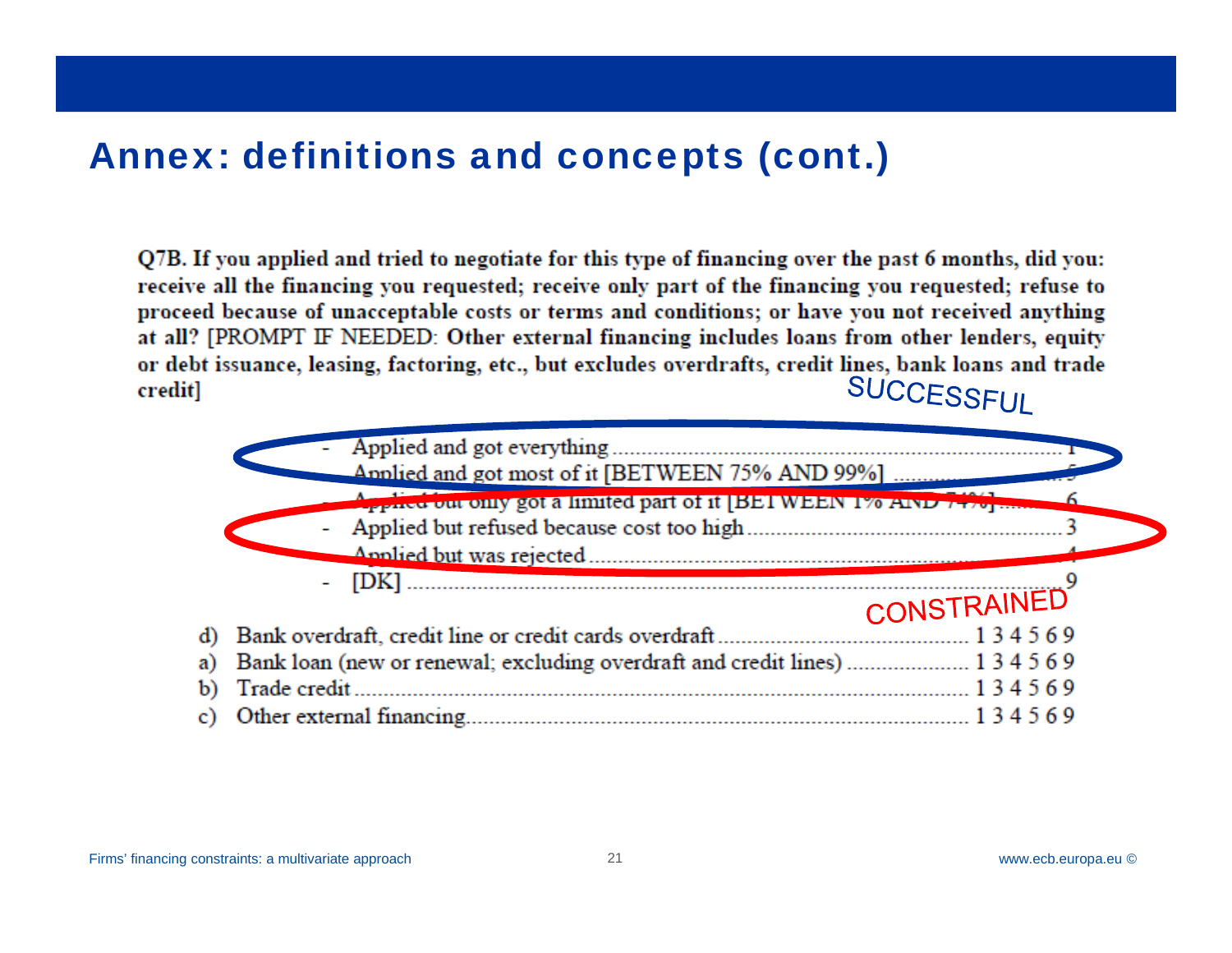## Results of logit models – sector and size fixed effects

| <b>Coefficient</b>   | <b>Applying</b> | <b>Successful</b><br>(at least<br>once) | <b>Constrained</b> | <b>Strongly</b><br>constrained | <b>Self</b><br>censored |
|----------------------|-----------------|-----------------------------------------|--------------------|--------------------------------|-------------------------|
| <b>Industry</b>      | Ref.            | Ref.                                    | Ref.               | Ref.                           | Ref.                    |
| Construction         | $1.32***$       | 0.88                                    | $1.28^{*}$         | 1.21                           | 1.24                    |
| <b>Trade</b>         | 0.98            | $1.26*$                                 | 0.94               | 0.89                           | 0.84                    |
| <b>Services</b>      | 0.99            | 0.92                                    | 1.11               | 1.20                           | 1.12                    |
| Less than 10         | Ref.            | Ref.                                    | Ref.               | Ref.                           | Ref.                    |
| <b>From 10 to 49</b> | $1.43***$       | $1.69***$                               | 0.93               | 0.88                           | $0.63***$               |
| From 50 to 249       | $1.77***$       | $2.00***$                               | 0.89               | $0.71***$                      | $0.53***$               |
| $250+$               | $1.93***$       | $2.74***$                               | 1.03               | $0.64***$                      | $0.28***$               |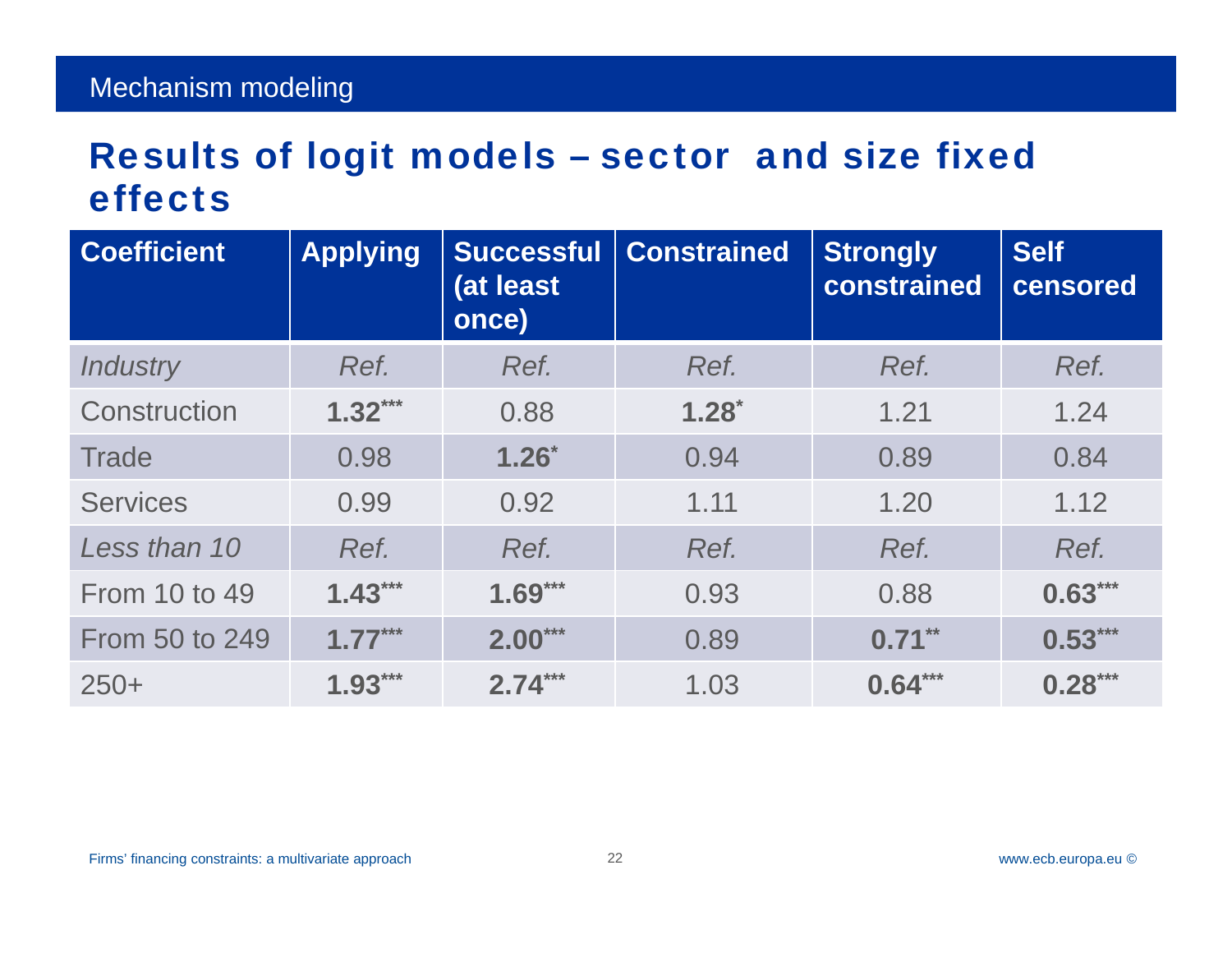| <b>Coefficient</b>                | <b>Applying</b> | <b>Successful</b><br>(at least<br>once) | <b>Constrained</b> | <b>Strongly</b><br>constrained | <b>Self</b><br>censored |
|-----------------------------------|-----------------|-----------------------------------------|--------------------|--------------------------------|-------------------------|
| Cash<br>holdings                  | $0.18***$       | 4.38***                                 | $0.19***$          | $0.17***$                      | 0.36                    |
| Cash flow/<br><b>Total assets</b> | $0.21***$       | 42.55***                                | $0.01***$          | $0.03***$                      | $0.02***$               |
| Leverage                          | $3.86***$       | $0.35***$                               | $2.43***$          | $2.64***$                      | $3.51***$               |
|                                   |                 |                                         |                    |                                |                         |
| <b>Time fixed</b><br>effect       | yes             | yes                                     | yes                | yes                            | yes                     |
| Interaction<br>country-time       | yes             | yes                                     | yes                | yes                            | yes                     |
| # obs.                            | 7,997           | 4,656                                   | 4,749              | 4,688                          | 4,434                   |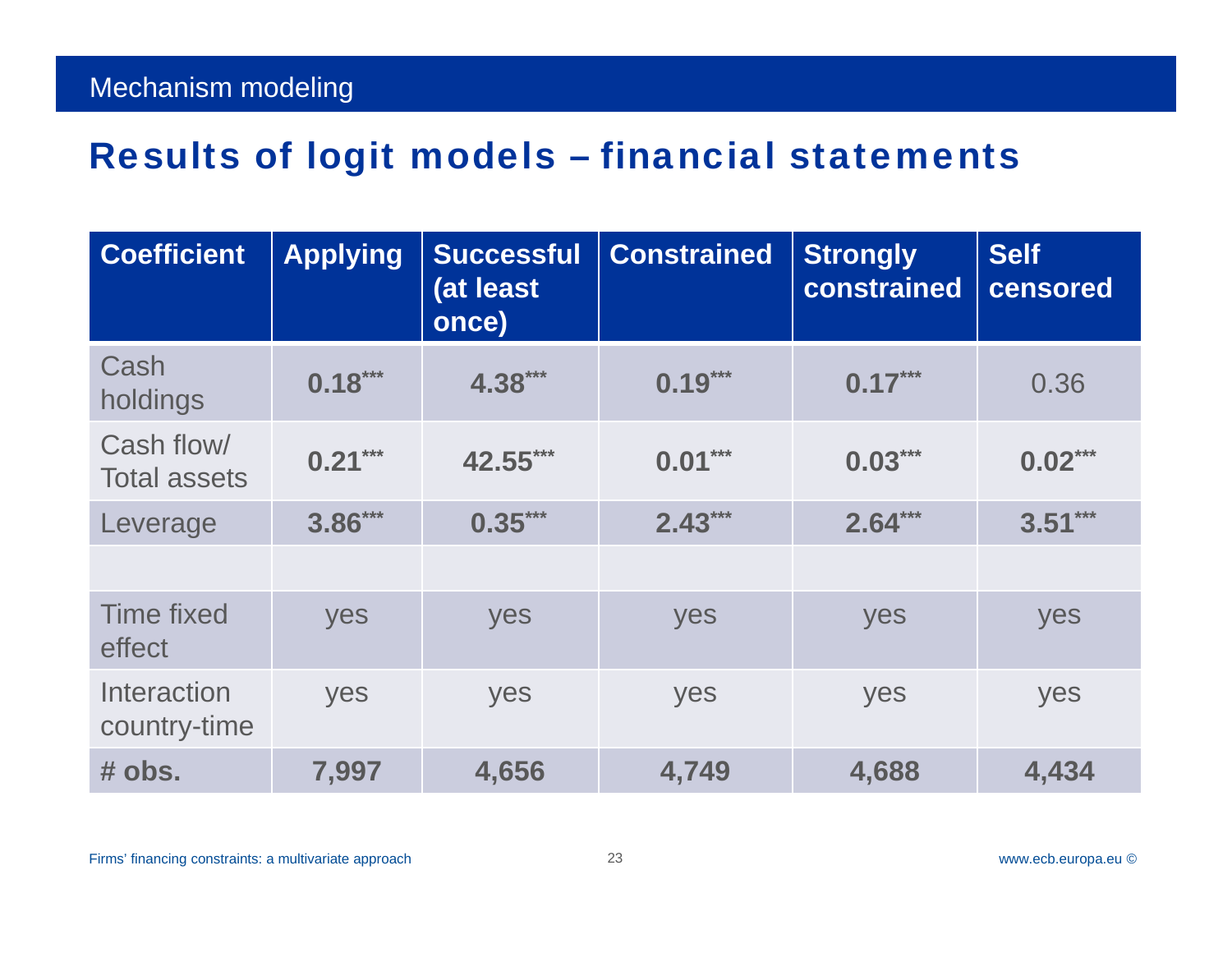| <b>Coefficient</b>        | <b>Applying</b> | <b>Successful</b><br>(at least<br>once) | <b>Constrained</b> | <b>Strongly</b><br>constrained | <b>Self</b><br>censored |
|---------------------------|-----------------|-----------------------------------------|--------------------|--------------------------------|-------------------------|
| Cash<br>holdings          | $0.18***$       | 2.18                                    | 0.74               | 0.29                           | 1.25                    |
| Cash flow/<br>Tot. assets | 1.39            | 38.80***                                | $0.03***$          | $0.05***$                      | $0.03***$               |
| Leverage                  | 4.99***         | $0.36***$                               | $2.90***$          | $3.38***$                      | $2.74***$               |
| Unit labour<br>costs      | 1.08            | $1.26**$                                | $0.74***$          | $0.73**$                       | 1.03                    |
| <b>Total assets</b>       | 1.01            | $1.14***$                               | 1.00               | $0.86***$                      | 0.99                    |
| <b>Trade credit</b>       | $2.17**$        | 0.90                                    | 0.68               | 1.15                           | 0.79                    |
| <b>Trade debt</b>         | 1.35            | $2.32***$                               | $0.49***$          | $0.35***$                      | $0.52^{*}$              |